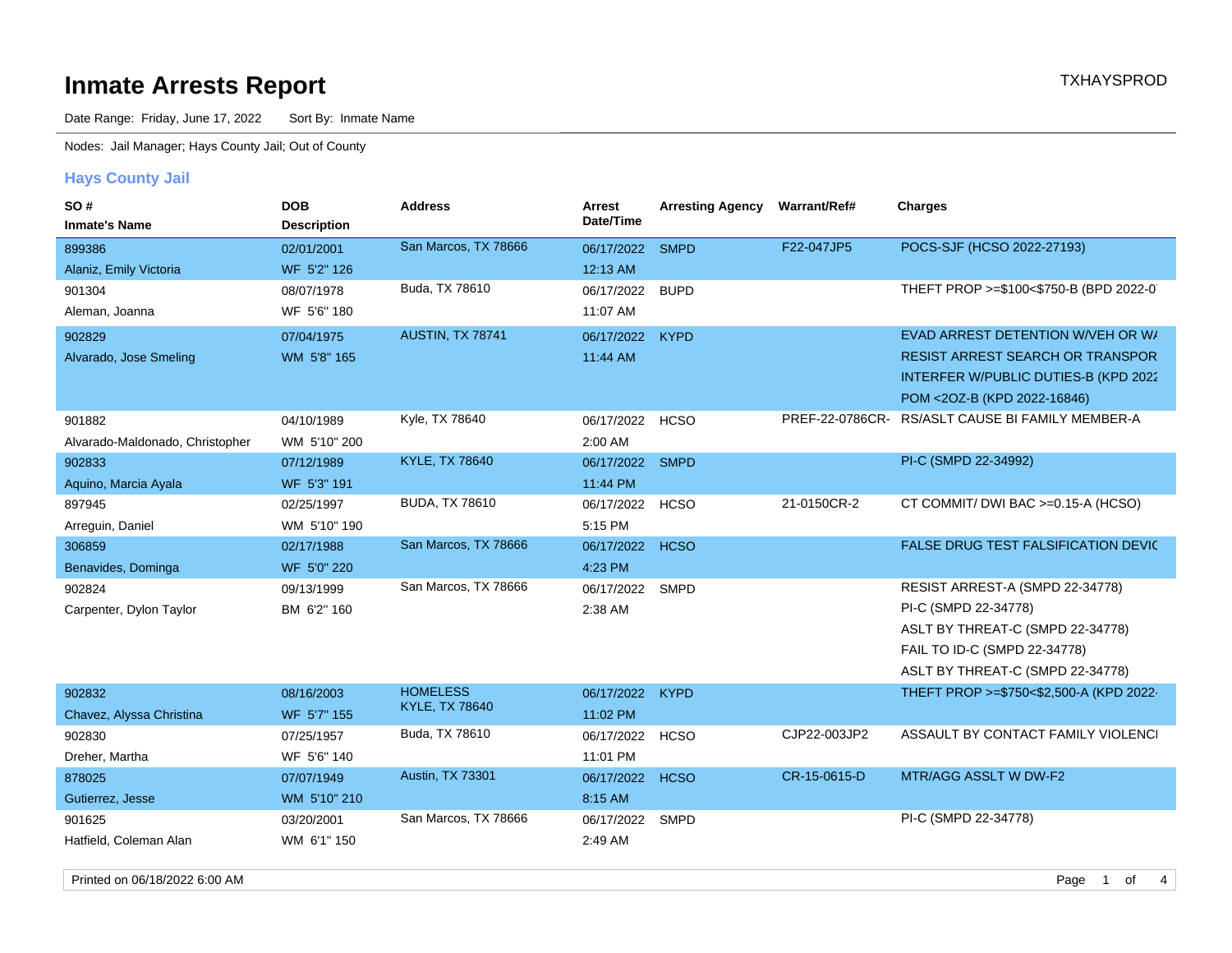# **Inmate Arrests Report** TXHAYSPROD

Date Range: Friday, June 17, 2022 Sort By: Inmate Name

Nodes: Jail Manager; Hays County Jail; Out of County

### **Hays County Jail**

| SO#<br><b>Inmate's Name</b>   | <b>DOB</b><br><b>Description</b> | <b>Address</b>             | <b>Arrest</b><br>Date/Time | <b>Arresting Agency</b> | <b>Warrant/Ref#</b> | <b>Charges</b>                              |
|-------------------------------|----------------------------------|----------------------------|----------------------------|-------------------------|---------------------|---------------------------------------------|
| 902644                        | 03/03/1989                       | <b>Homeless</b>            | 06/17/2022                 | <b>BUPD</b>             |                     | CRIM TRES-B (BPD 2022-07650)                |
| Hensley, Allen, IV            | WM 6'0" 170                      | Buda, TX 78610             | 5:10 AM                    |                         |                     | FRAUD USE POSS OF ID INFO # ITEMS<5-        |
| 892566                        | 07/07/1977                       | San Antonio, TX 78210      | 06/17/2022                 | <b>HCSO</b>             | CR-20-0957-B        | BI/INDICT/POCS-METH-<1G-SJF                 |
| Hutchins, Aaron Lee           | BM 5'9" 210                      |                            | 8:00 AM                    |                         | 19-4182CR-2         | BF/FTA/BC/INTRFR PUB DUTIES-B               |
|                               |                                  |                            |                            |                         | CR-19-2269-B        | BI/INDICT/ATMPT TAKE WEAP PEACE OFF         |
|                               |                                  |                            |                            |                         | CR-19-2269-B        | BI/INDICT/ASSAULT PUB SERV-F3               |
|                               |                                  |                            |                            |                         | 19-4182CR-2         | BF/FTA/BC/REST/ARST/SRCH /TRANSP-A          |
|                               |                                  |                            |                            |                         | 19-4182CR-2         | BF/FTA/BC/UNLAWFUL RESTRAINT-A              |
| 902828                        | 02/05/1990                       | Brownwood, TX 76801        | 06/17/2022 HCSO            |                         | 19-4391CR-2         | MTAG/POSS USE INHALE/INGEST VOL CH          |
| Jackson, Jeremy Daniel        | WM 5'7" 175                      |                            | 10:41 AM                   |                         |                     |                                             |
| 899608                        | 02/05/1986                       | Austin, TX 78750           | 06/17/2022                 | <b>HCSO</b>             | CR-21-3256-D        | RS/POCS PG 1/1-B <1G-SJF (KPD 2021-17       |
| Jones, James David            | WM 5'11" 185                     |                            | 9:00 AM                    |                         | 21-2240CR-3         | RS/FTA/DWLI W/PREV CONV/SUSP/W/O FI         |
| 860139                        | 03/16/1984                       | Austin, TX 78735           | 06/17/2022                 | <b>HCSO</b>             | 20-2027CR-3         | CT COMMIT/ DWI-B (HCSO)                     |
| Lewis, Jermaine Lee           | BM 5'11" 165                     |                            | 5:15 PM                    |                         |                     |                                             |
| 891209                        | 10/28/1984                       | San Antonio, TX 78240-3732 | 06/17/2022                 | <b>HCSO</b>             | CR-20-0130-D        | BF/BC/INDICT/POCS-METH-1G<4G-F3             |
| Martinez, Ruben Keith         | WM 5'10" 155                     |                            | 8:00 AM                    |                         | 19-1668CR-2         | BF/FTA/BC/POSS MARIJ<2 OZ-B                 |
| 902825                        | 11/23/1990                       | Austin, TX 78741           | 06/17/2022                 | <b>KYPD</b>             |                     | DWI BAC >=0.15-A (KPD 2022-16820)           |
| Moore, Dante Armon            | BM 5'7" 242                      |                            | 3:20 AM                    |                         |                     |                                             |
| 902822                        | 10/07/1999                       | San Marcos, TX 78666       | 06/17/2022                 | <b>SMPD</b>             |                     | ASLT PEACE OFFICER-F2 (SMPD 22-34778        |
| Oseguera, Alexa Marie         | WF 5'4" 130                      |                            | 1:45 AM                    |                         |                     | INTRFR W/PUB DUTIES-B (SMPD 22-34778)       |
| 894015                        | 08/26/1981                       | <b>EL PASO, TX 79902</b>   | 06/17/2022                 | <b>HCSO</b>             | CR-19-3783-D        | BF/BC/INDICT/DWI [FELONY / SUBSEQUEI        |
| Sanchez, Reynel Monroy        | WM 5'8" 190                      |                            | 6:00 AM                    |                         | CR-22-2182-D        | INDICT/BAIL JUMPING/FTA-F3 (HCSO)           |
|                               |                                  |                            |                            |                         | CR-19-3783-D        | RS/DWI 3RD OR MORE-F3 (HCSO)                |
| 847312                        | 12/07/1988                       | Buda, TX 78610             | 06/17/2022                 | <b>HCSO</b>             | CR-20-3096-C        | RS/BF/BC/UNL POSS FIREARM BY FELON          |
| Swenson, Michael Wayne        | WM 5'11" 160                     |                            | 1:37 AM                    |                         | 22-0584CR-2         | <b>RS/CRIMINAL MISCHIEF-A</b>               |
|                               |                                  |                            |                            |                         | CR-20-3096-C        | RS/UNL POSS FIREARM BY FELON-F3             |
|                               |                                  |                            |                            |                         |                     | PREFCR-22-1104C RS/BURGLARY OF BUILDING-SJF |
| 902823                        | 12/13/1995                       | Kyle, TX 78640             | 06/17/2022 SMPD            |                         |                     | ASLT BI FV-A (SMPD 22-34780)                |
| Tejada, Jose Antonio          | WM 6'4" 186                      |                            | 2:15 AM                    |                         |                     |                                             |
| Printed on 06/18/2022 6:00 AM |                                  |                            |                            |                         |                     | Page 2<br>4<br>of                           |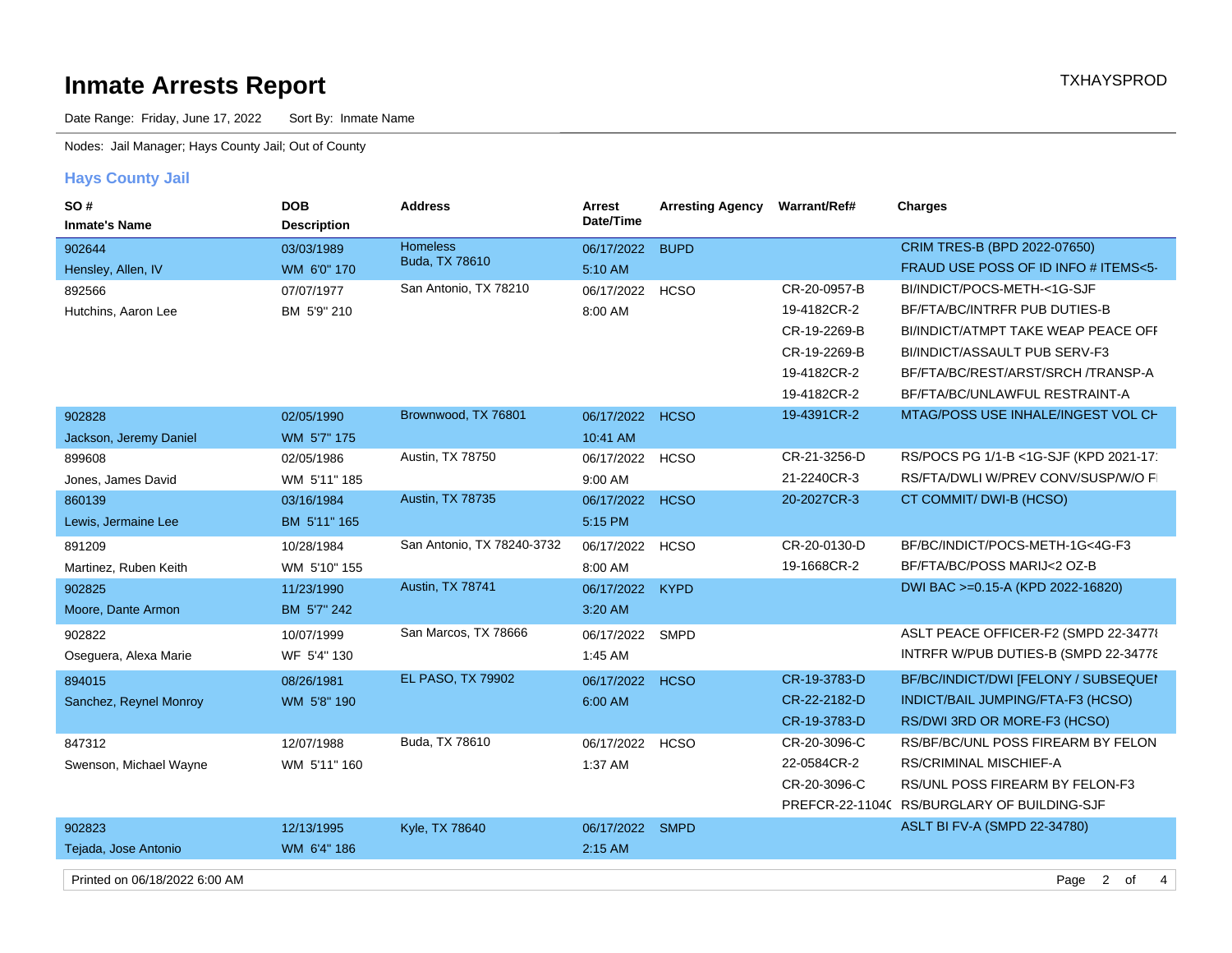## **Inmate Arrests Report TXHAYSPROD**

Date Range: Friday, June 17, 2022 Sort By: Inmate Name

Nodes: Jail Manager; Hays County Jail; Out of County

### **Hays County Jail**

| SO#<br><b>Inmate's Name</b>  | <b>DOB</b><br><b>Description</b> | <b>Address</b>          | Arrest<br>Date/Time | <b>Arresting Agency</b> | Warrant/Ref# | Charges                                 |
|------------------------------|----------------------------------|-------------------------|---------------------|-------------------------|--------------|-----------------------------------------|
| 902827                       | 03/24/2002                       | Fort Worth, TX 76108    | 06/17/2022          | <b>HCSO</b>             | 20-4691CR-3  | BF/FTA/BC/POSS MARIJ <20Z-B             |
| Terry, Jamaal Ahmad          | BM 6'2" 190                      |                         | 12:00 PM            |                         |              |                                         |
| 902826                       | 12/03/1980                       | San Antonio, TX 78216   | 06/17/2022          | <b>HCSO</b>             | CR-14-0937   | INDICT/THEFT OF FIREARM-ELDERLY-F3      |
| Toscano, Edward              | WM 5'9" 200                      |                         | 8:00 AM             |                         | M13-061JP4   | BURGLARY OF VEHICLE-A(HCSO C13-402      |
|                              |                                  |                         |                     |                         | M13-062JP4   | BURGLARY OF VEHICLE-A(HCSO C13-402      |
|                              |                                  |                         |                     |                         | M13-060JP4   | BURGLARY OF VEHICLE-A(HCSO C13-402      |
|                              |                                  |                         |                     |                         | CR-18-0460   | INDICT/THEFT OF FIREARM-SJF             |
| 902831                       | 08/29/1998                       | San Marcos, TX 78666    | 06/17/2022          | <b>KYPD</b>             |              | THEFT PROP >=\$750<\$2,500-A (KPD 2022- |
| Valenzuela, Lorena Elizabeth | WF 5'5" 230                      |                         | 11:02 PM            |                         |              |                                         |
| 897635                       | 05/12/1986                       | <b>AUSTIN, TX 78703</b> | 06/17/2022          | <b>HCSO</b>             | CR-20-5236-E | BI/INDICT/THEFT-TWO PRIOR THEFT CON     |
| West, Robert James           | WM 5'9" 160                      |                         | 8:15 AM             |                         | CR-22-2098-E | INDICT/BAIL JUMPING / FTA-F3            |
|                              |                                  |                         |                     |                         | 22-0102-K26  | POSS CS PG 1/1-B >=1G<4G-F3(WILLIAMS    |
| 861955                       | 07/23/1974                       | San Marcos, TX 78666    | 06/17/2022          | <b>SMPD</b>             |              | THEFT PROP <\$2,500 2/MORE PREV CON     |
| Wood, Cherie Denise          | WF 5'6" 130                      |                         | 5:09 PM             |                         |              |                                         |
| 898278                       | 10/07/1988                       | Dale, TX 78616          | 06/17/2022          | <b>HCSO</b>             | 21-0578CR-2  | BF/FTA/BC/THEFT PROP-B (HCSO 2021-09)   |
| Woodworth, James             | WM 6'4" 235                      |                         | 1:00 PM             |                         |              |                                         |

**Total Hays County Jail: 29**